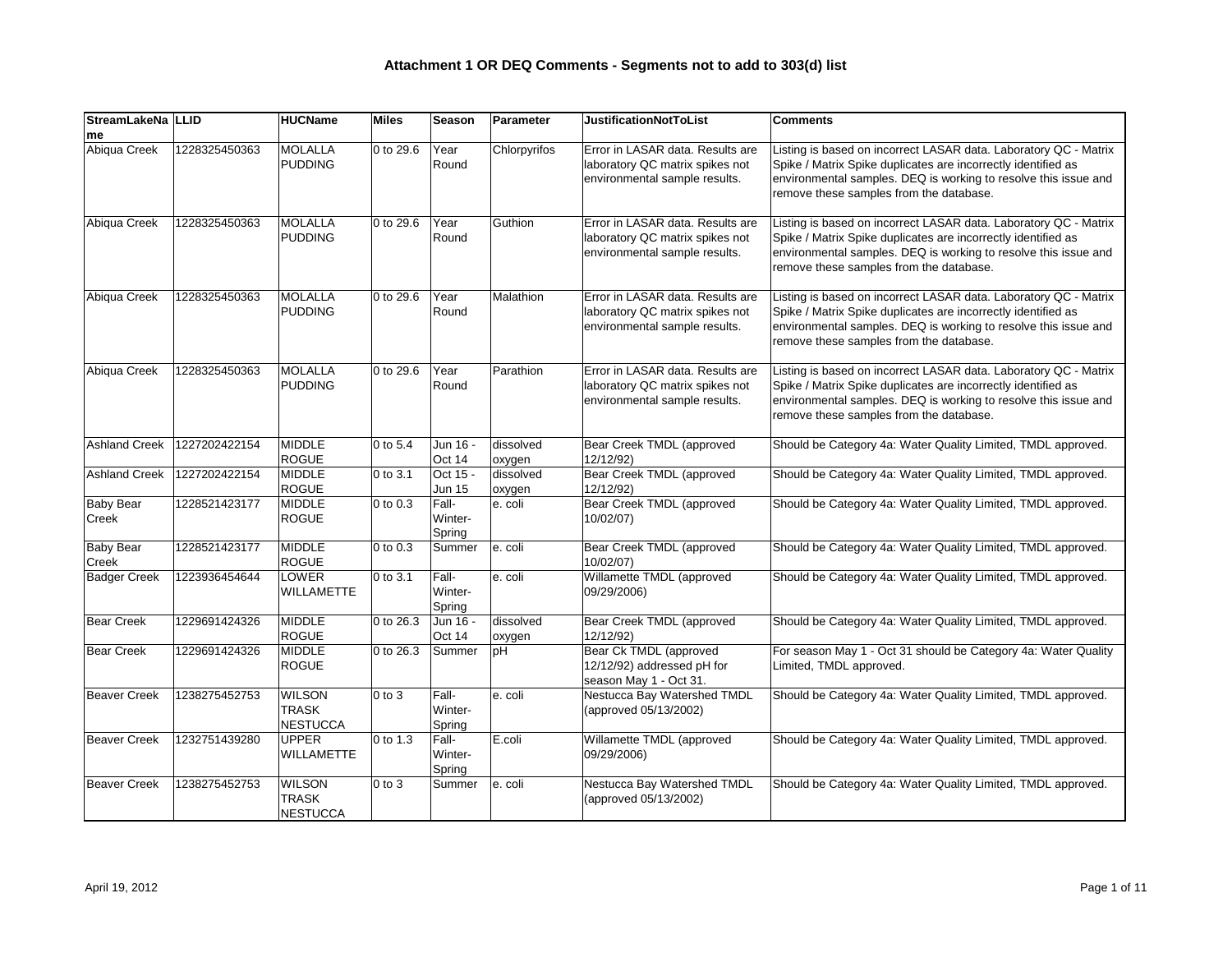| StreamLakeNa   LLID                        |                                  | <b>HUCName</b>                            | Miles                | <b>Season</b>              | Parameter    | <b>JustificationNotToList</b>                                                                                     | <b>Comments</b>                                                                                                                                                                                                                                                                                                                                                               |
|--------------------------------------------|----------------------------------|-------------------------------------------|----------------------|----------------------------|--------------|-------------------------------------------------------------------------------------------------------------------|-------------------------------------------------------------------------------------------------------------------------------------------------------------------------------------------------------------------------------------------------------------------------------------------------------------------------------------------------------------------------------|
| me                                         |                                  |                                           |                      |                            |              |                                                                                                                   |                                                                                                                                                                                                                                                                                                                                                                               |
| <b>Bewley Creek</b>                        | 1238283454068                    | <b>WILSON</b><br><b>TRASK</b><br>NESTUCCA | 2 to 5.3             | Summer                     | e. coli      | Tillamook Bay Watershed TMDL<br>(approved 07/31/2001)                                                             | Should be Category 4a: Water Quality Limited, TMDL approved.                                                                                                                                                                                                                                                                                                                  |
| <b>Boschler Creek</b>                      | 1227943450944                    | MOLALLA<br>PUDDING                        | $ 0 \text{ to } 4.6$ | Fall-<br>Winter-<br>Spring | e. coli      | Molalla-Pudding Subbasin TMDL<br>(approved 12/31/2008)                                                            | Should be Category 4a: Water Quality Limited, TMDL approved.                                                                                                                                                                                                                                                                                                                  |
| <b>Butte Creek</b>                         | 1227735451611                    | MOLALLA<br>PUDDING                        | 0 to 11.9            | Fall-<br>Winter-<br>Spring | e. coli      | Molalla-Pudding Subbasin TMDL<br>(approved 12/31/2008)                                                            | Should be Category 4a: Water Quality Limited, TMDL approved.                                                                                                                                                                                                                                                                                                                  |
| <b>Butte Creek</b>                         | 1227735451611                    | MOLALLA<br>PUDDING                        | 0 to 35.6            | Summer                     | e. coli      | Molalla-Pudding Subbasin TMDL<br>(approved 12/31/2008)                                                            | Should be Category 4a: Water Quality Limited, TMDL approved.                                                                                                                                                                                                                                                                                                                  |
| Chehalem<br>Creek                          | 1229746452804                    | MIDDLE<br>WILLAMETTE                      | 0 to 13.8            | Summer                     | e. coli      | Willamette TMDL (approved<br>09/29/2006)                                                                          | Should be Category 4a: Water Quality Limited, TMDL approved.                                                                                                                                                                                                                                                                                                                  |
| Coleman Creek                              | 1228220422858                    | MIDDLE<br><b>ROGUE</b>                    | 0 to 6.9             | Fall-<br>Winter-<br>Spring | e. coli      | Bear Creek TMDL (approved<br>10/02/07)                                                                            | Should be Category 4a: Water Quality Limited, TMDL approved.                                                                                                                                                                                                                                                                                                                  |
| Coleman Creek                              | 1228220422858                    | MIDDLE<br><b>ROGUE</b>                    | 0 to 6.9             | Summer                     | e. coli      | Bear Creek TMDL (approved<br>10/02/07)                                                                            | Should be Category 4a: Water Quality Limited, TMDL approved.                                                                                                                                                                                                                                                                                                                  |
| Crooked River /<br>Prineville<br>Reservoir | 1212676445778 /<br>1207086441302 | LOWER<br><b>CROOKED</b>                   | 70 to 82.6 Year      | Around                     | Temperature  | It doesn't make sense to list a<br>reservoir for temperature based on<br>surface temperatures of the<br>reservoir | Crooked River is already listed for temperature from RM 0-51 and<br>RM 82.6-109.2. From RM 51-70, the river is quite cold due to<br>bottom water withdrawal from the reservoir. It does not make<br>sense to add a listing for Prineville Reservoir, where you would<br>expect surface waters of the reservoir to exceed 18*C because of<br>surface warming of the reservoir. |
| <b>Drift Creek</b>                         | 1228342449828                    | MOLALLA<br>PUDDING                        | $ 0 \text{ to } 9.5$ | Fall-<br>Winter-<br>Spring | e. coli      | Molalla-Pudding Subbasin TMDL<br>(approved 12/31/2008)                                                            | Should be Category 4a: Water Quality Limited, TMDL approved.                                                                                                                                                                                                                                                                                                                  |
| <b>Drift Creek</b>                         | 1228342449828                    | MOLALLA<br>PUDDING                        | $ 0 \text{ to } 9.5$ | Summer                     | e. coli      | Molalla-Pudding Subbasin TMDL<br>(approved 12/31/2008)                                                            | Should be Category 4a: Water Quality Limited, TMDL approved.                                                                                                                                                                                                                                                                                                                  |
| Eagle Point<br><b>Irrigation Ditch</b>     | 1228113424651                    | UPPER ROGUE $ 0 \text{ to } 0$            |                      | Fall-<br>Winter-<br>Spring | e. coli      | Rogue River Basin TMDL<br>(approved 12/29/2008). Station<br>Error.                                                | Possible station locations misidentified and are outfalls in Little<br>Butte Creek. The water body name or LLID does not exist on<br>DEQ's GIS information on either 100K or 24K georeferenced base<br>information. Little Butte Creek LLID 1228754424514 was de-listed<br>for e. coli (Summer and Fall Winter Spring) in 2010 and is Cat 4A.                                 |
| East Little<br>Walla Walla<br>River        | 1184113460197                    | WALLA WALLA 1.5 to 6.1                    |                      | Year<br>Round              | Chlorpyrifos | Error in LASAR data. Results are<br>laboratory QC matrix spikes not<br>environmental sample results.              | Listing is based on incorrect LASAR data. Laboratory QC - Matrix<br>Spike / Matrix Spike duplicates are incorrectly identified as<br>environmental samples. DEQ is working to resolve this issue and<br>remove these samples from the database.                                                                                                                               |
| East Little<br>Walla Walla<br>River        | 1184113460197                    | $\,$ WALLA WALLA $\,$ 1.5 to 6.1 $\,$     |                      | Year<br>Round              | Guthion      | Error in LASAR data. Results are<br>laboratory QC matrix spikes not<br>environmental sample results.              | Listing is based on incorrect LASAR data. Laboratory QC - Matrix<br>Spike / Matrix Spike duplicates are incorrectly identified as<br>environmental samples. DEQ is working to resolve this issue and<br>remove these samples from the database.                                                                                                                               |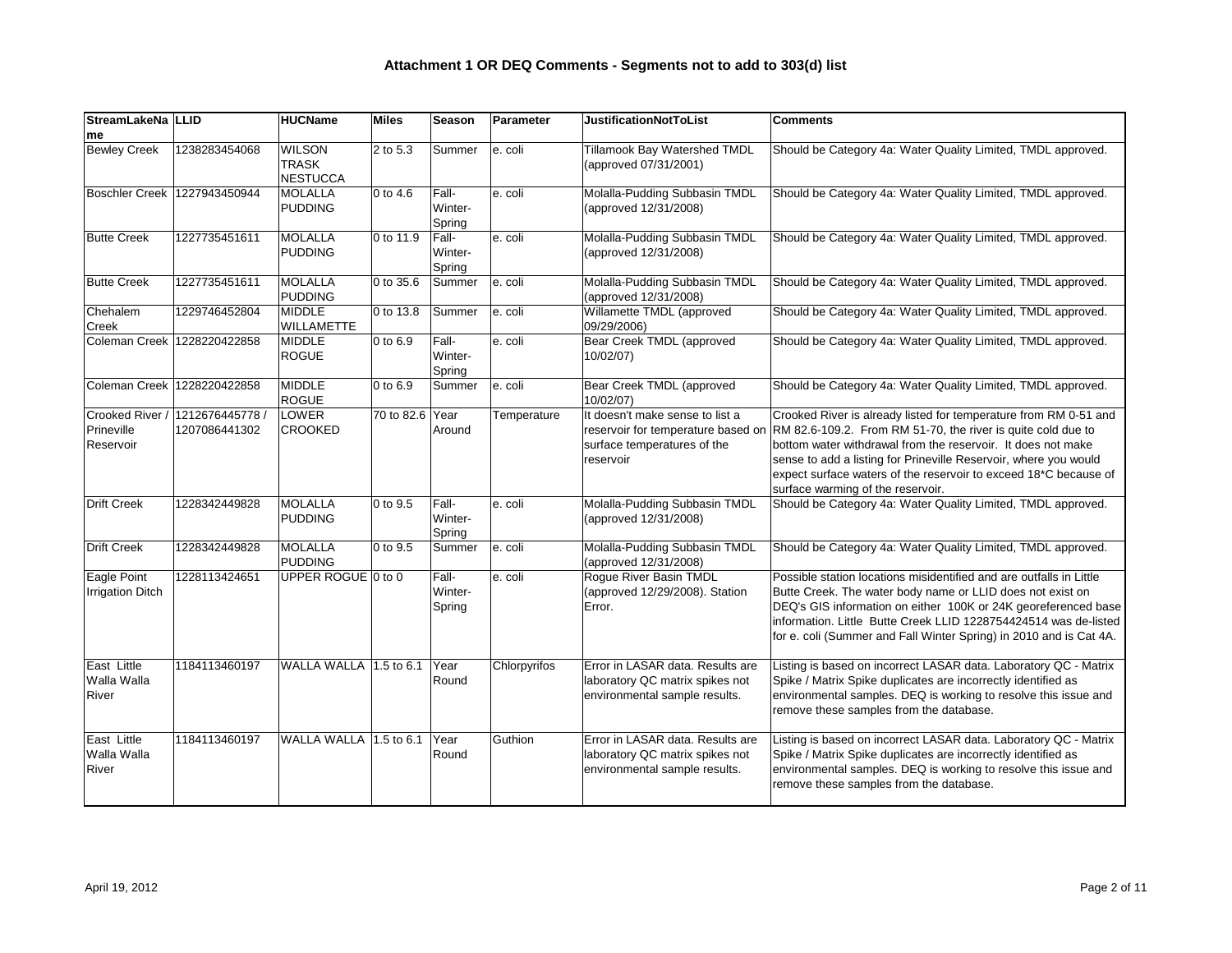| StreamLakeNa   LLID<br>me           |               | <b>HUCName</b>                                   | <b>Miles</b>         | <b>Season</b>              | Parameter           | <b>JustificationNotToList</b>                                                                        | <b>Comments</b>                                                                                                                                                                                                                                                                                                     |
|-------------------------------------|---------------|--------------------------------------------------|----------------------|----------------------------|---------------------|------------------------------------------------------------------------------------------------------|---------------------------------------------------------------------------------------------------------------------------------------------------------------------------------------------------------------------------------------------------------------------------------------------------------------------|
| East Little<br>Walla Walla<br>River | 1184113460197 | WALLA WALLA 1.5 to 6.1                           |                      | Year<br>Round              | Parathion           | Error in LASAR data. Results are<br>laboratory QC matrix spikes not<br>environmental sample results. | Listing is based on incorrect LASAR data. Laboratory QC - Matrix<br>Spike / Matrix Spike duplicates are incorrectly identified as<br>environmental samples. DEQ is working to resolve this issue and<br>remove these samples from the database.                                                                     |
| <b>Elk Creek</b>                    | 1237831454192 | <b>WILSON</b><br><b>TRASK</b><br><b>NESTUCCA</b> | 0 to 2.7             | Fall-<br>Winter-<br>Spring | e. coli             | Tillamook Bay Watershed TMDL<br>(approved 07/31/2001)                                                | Should be Category 4a: Water Quality Limited, TMDL approved.                                                                                                                                                                                                                                                        |
| <b>Elk Creek</b>                    | 1234510440554 | UPPER<br><b>WILLAMETTE</b>                       | 0 to 5.9             | Fall-<br>Winter-<br>Spring | E.coli              | Willamette TMDL (approved<br>09/29/2006)                                                             | Should be Category 4a: Water Quality Limited, TMDL approved.                                                                                                                                                                                                                                                        |
| <b>Elk Creek</b>                    | 1237831454192 | <b>WILSON</b><br><b>TRASK</b><br>NESTUCCA        | 0 to 2.7             | Summer                     | e. coli             | <b>Tillamook Bay Watershed TMDL</b><br>(approved 07/31/2001)                                         | Should be Category 4a: Water Quality Limited, TMDL approved.                                                                                                                                                                                                                                                        |
| <b>Elk Creek</b>                    | 1234510440554 | UPPER<br><b>WILLAMETTE</b>                       | 0 to 5.9             | Summer                     | $E.$ coli           | Willamette TMDL (approved<br>09/29/2006)                                                             | Should be Category 4a: Water Quality Limited, TMDL approved.                                                                                                                                                                                                                                                        |
| Fanno Creek                         | 1227639453931 | <b>TUALATIN</b>                                  | 0 to 13.9            | Year<br>Round              | Arsenic             | De-listed in 2002 based on<br>demonstration in Tualatin<br>Subbasin TMDL (approved<br>08/07/2001)    | Fanno Creek was listed in 1998 for arsenic and de-listed in 2002<br>and placed in "Attaining" category. The Tualatin TMDL August<br>2001 documented arsenic was present at natural background<br>concentrations.                                                                                                    |
| <b>Foley Creek</b>                  | 1238473456979 | NEHALEM                                          | 0 to 7.1             | Fall-<br>Winter-<br>Spring | e. coli             | North Coast SubBasins TMDL<br>(approved 08/20/2003)                                                  | Should be Category 4a: Water Quality Limited, TMDL approved.                                                                                                                                                                                                                                                        |
| Gallagher<br>Slough                 | 1238815457006 | NEHALEM                                          | 0 to 0.1             | Fall-<br>Winter-<br>Spring | e. coli             | North Coast SubBasins TMDL<br>(approved 08/20/2003)                                                  | Should be Category 4a: Water Quality Limited, TMDL approved.<br>Should also be Cat 4a for summer as well based on current data.                                                                                                                                                                                     |
| <b>Griffin Creek</b>                | 1229250423955 | MIDDLE<br>ROGUE                                  | 0 to 14.4            | Jun 16 -<br>Oct 14         | dissolved<br>oxygen | Bear Creek TMDL (approved<br>12/12/92)                                                               | Should be Category 4a: Water Quality Limited, TMDL approved.                                                                                                                                                                                                                                                        |
| Hathaway<br>Slough                  | 1238725455022 | <b>WILSON</b><br><b>TRASK</b><br>NESTUCCA        | $ 0 \text{ to } 1.4$ | Fall-<br>Winter-<br>Spring | e. coli             | Tillamook Bay Watershed TMDL<br>(approved 07/31/2001)                                                | Should be Category 4a: Water Quality Limited, TMDL approved.                                                                                                                                                                                                                                                        |
| Hathaway<br>Slough                  | 1238725455022 | <b>WILSON</b><br><b>TRASK</b><br>NESTUCCA        | $0$ to 1.4           | Summer                     | e. coli             | Tillamook Bay Watershed TMDL<br>(approved 07/31/2001)                                                | Should be Category 4a: Water Quality Limited, TMDL approved.                                                                                                                                                                                                                                                        |
| Jackson Creek                       | 1229416424128 | MIDDLE<br>ROGUE                                  | 0 to 12.6            | Jun 16 -<br>Oct 14         | dissolved<br>oxygen | Bear Creek TMDL (approved<br>12/12/92)                                                               | Should be Category 4a: Water Quality Limited, TMDL approved.                                                                                                                                                                                                                                                        |
| Jackson Creek                       | 1229416424128 | MIDDLE<br><b>ROGUE</b>                           | 0 to 3.9             | Oct 15 -<br>Jun 15         | dissolved<br>oxygen | Bear Creek TMDL (approved<br>12/12/92)                                                               | Should be Category 4a: Water Quality Limited, TMDL approved.                                                                                                                                                                                                                                                        |
| Jones Creek                         | 1232878424261 | MIDDLE<br><b>ROGUE</b>                           | 0 to 1.3             | Fall-<br>Winter-<br>Spring | e. coli             | Rogue River Basin TMDL<br>(approved 12/29/2008)                                                      | Should be Category 4a: Water Quality Limited, TMDL approved.                                                                                                                                                                                                                                                        |
| Larson Creek                        | 1228515423145 | MIDDLE<br><b>ROGUE</b>                           | 0 to 6.7             | Jun 16 -<br>Oct $14$       | dissolved<br>oxygen | Bear Creek TMDL (approved<br>12/12/92)                                                               | TMDL set DO limits for BOD5 that apply May 1 - November 30 and<br>December 1 - April 30th. Larson Creek is Cat 4a for spawning<br>October 1 - May 31, and was de-listed in 2004 on the basis of the<br>1992 approved TMDL. TMDLs cover all year, so should be<br>Category 4a: Water Quality Limited, TMDL approved. |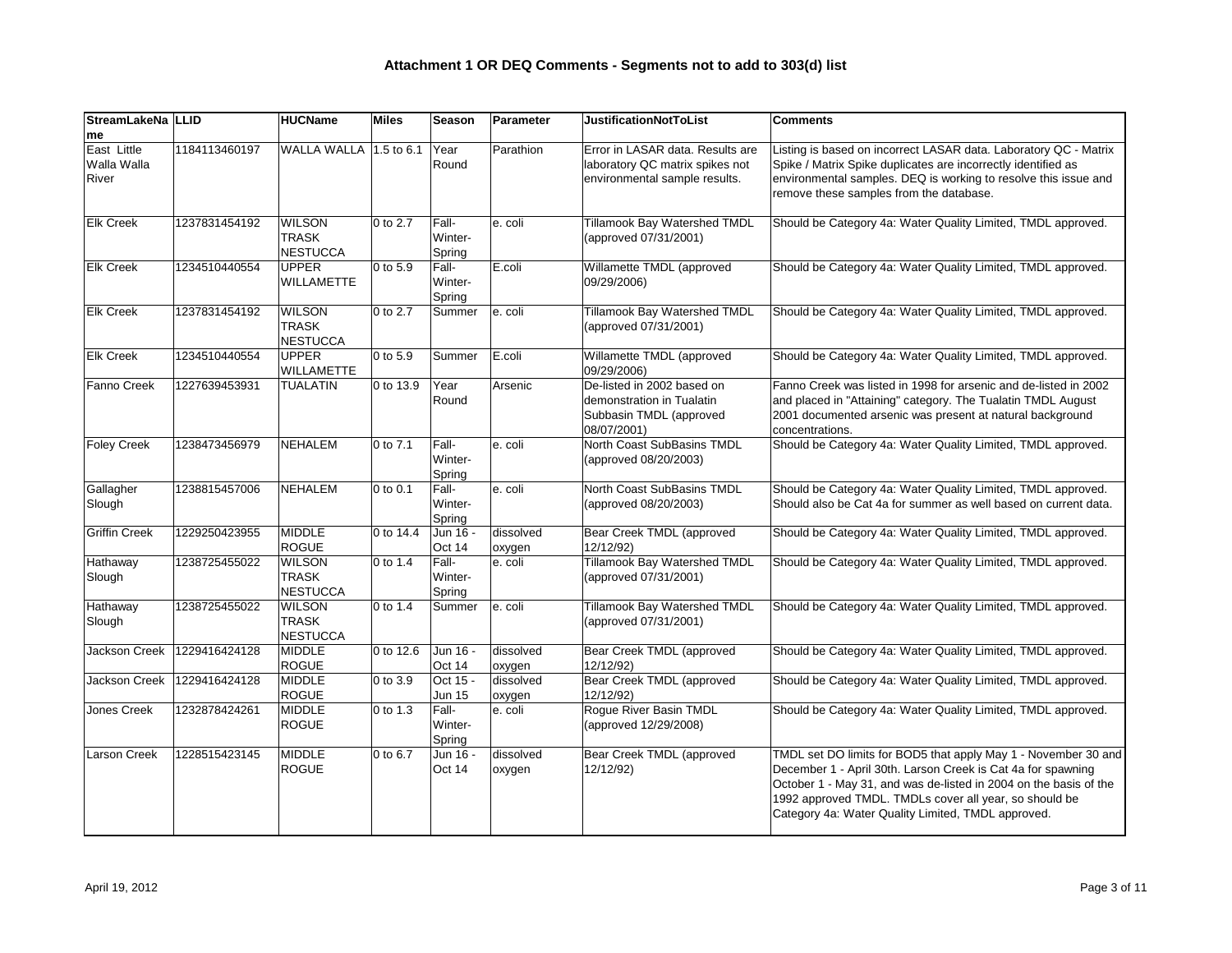| StreamLakeNa   LLID                 |                | <b>HUCName</b>  | <b>Miles</b> | <b>Season</b>     | Parameter  | <b>JustificationNotToList</b>       | <b>Comments</b>                                                    |
|-------------------------------------|----------------|-----------------|--------------|-------------------|------------|-------------------------------------|--------------------------------------------------------------------|
| <b>Ime</b><br><b>Lateral 197.13</b> |                |                 |              | FallWinter e.coli |            |                                     |                                                                    |
|                                     | 11739464401422 | <b>BULLY</b>    | $0$ to $0$   |                   |            | Malheur River Basin TMDL            | Bacteria TMDLs are applicable to all perennial and intermittent    |
|                                     |                |                 |              | Spring            |            | (approved 12/03/2010)               | streams in the Malheur River Basin. Should be Category 4a: Water   |
|                                     |                |                 |              |                   |            |                                     | Quality Limited, TMDL approved.                                    |
| Lateral 197.13                      | 11739464401422 | <b>BULLY</b>    | $0$ to $0$   | Summer            | e.coli     | <b>Malheur River Basin TMDL</b>     | Bacteria TMDLs are applicable to all perennial and intermittent    |
|                                     |                |                 |              |                   |            | (approved 12/03/2010)               | streams in the Malheur River Basin. Should be Category 4a: Water   |
|                                     |                |                 |              |                   |            |                                     | Quality Limited, TMDL approved.                                    |
| Lenz Creek                          | 1215146456436  | MIDDLE          | 0 to 1.5     | Year              | Arsenic    | Already 303(d) listed               | See Oregon Record 15068 listed in 2004 for Arsenic (tri) for RM 0  |
|                                     |                | <b>COLUMBIA</b> |              | Round             |            |                                     | to 1.5. Coding error in DEQ database will be corrected to Arsenic. |
|                                     |                | <b>HOOD</b>     |              |                   |            |                                     |                                                                    |
| Little Pudding                      | 1228537450739  | MOLALLA         | 0 to 19.1    | Fall-             | e. coli    | Molalla-Pudding Subbasin TMDL       | Should be Category 4a: Water Quality Limited, TMDL approved.       |
| River                               |                | PUDDING         |              | Winter-           |            | (approved 12/31/2008)               |                                                                    |
|                                     |                |                 |              | Spring            |            |                                     |                                                                    |
| <b>Little Pudding</b>               | 1228537450739  | MOLALLA         | 0 to 19.1    | May 16 -          | dissolved  | Pudding River TMDL (approved        | TMDL assigns BOD Load Allocation to non-point sources, June -      |
| River                               |                | PUDDING         |              | Dec 31            | oxygen     | 10/18/1993)                         | October.                                                           |
| <b>Little Pudding</b>               | 1228537450739  | MOLALLA         | 0 to 19.1    | Summer            | e. coli    | Molalla-Pudding Subbasin TMDL       | Should be Category 4a: Water Quality Limited, TMDL approved.       |
| River                               |                | <b>PUDDING</b>  |              |                   |            | (approved 12/31/2008)               |                                                                    |
| Little Pudding                      | 1228537450739  | MOLALLA         | 0 to 19.1    | Year              | <b>DDT</b> | De-listed 2010. Molalla-Pudding     | Identified as Category 4a in Oregon 2010 Integrated Report.        |
| River                               |                | <b>PUDDING</b>  |              | Round             |            | Subbasin TMDL (approved             | (Record 23110)                                                     |
|                                     |                |                 |              |                   |            | 12/31/2008)                         |                                                                    |
| Little Pudding                      | 1228537450739  | MOLALLA         | 0 to 19.1    | Year              | <b>DDT</b> | De-listed 2010. Molalla-Pudding     | Duplicate - Identified as Category 4a in Oregon 2010 Integrated    |
| River                               |                | PUDDING         |              | Round             |            | Subbasin TMDL (approved             | Report. (Record 23110)                                             |
|                                     |                |                 |              |                   |            | 12/31/2008). Duplicate EPA listing. |                                                                    |
|                                     |                |                 |              |                   |            |                                     |                                                                    |
| <b>Little Pudding</b>               | 1228537450739  | MOLALLA         | 0 to 19.1    | Year              | Guthion    | Error in LASAR data. Results are    | Listing is based on incorrect LASAR data. Laboratory QC - Matrix   |
| River                               |                | <b>PUDDING</b>  |              | Round             |            | laboratory QC matrix spikes not     | Spike / Matrix Spike duplicates are incorrectly identified as      |
|                                     |                |                 |              |                   |            | environmental sample results.       | environmental samples. DEQ is working to resolve this issue and    |
|                                     |                |                 |              |                   |            |                                     | remove these samples from the database.                            |
|                                     |                |                 |              |                   |            |                                     |                                                                    |
| <b>Little Pudding</b>               | 1228537450739  | MOLALLA         | 0 to 19.1    | Year              | Malathion  | Error in LASAR data. Results are    | Listing is based on incorrect LASAR data. Laboratory QC - Matrix   |
| River                               |                | PUDDING         |              | Round             |            | laboratory QC matrix spikes not     | Spike / Matrix Spike duplicates are incorrectly identified as      |
|                                     |                |                 |              |                   |            | environmental sample results.       | environmental samples. DEQ is working to resolve this issue and    |
|                                     |                |                 |              |                   |            |                                     | remove these samples from the database.                            |
|                                     |                |                 |              |                   |            |                                     |                                                                    |
| <b>Little Pudding</b>               | 1228537450739  | MOLALLA         | 0 to 19.1    | Year              | Parathion  | Error in LASAR data. Results are    | Listing is based on incorrect LASAR data. Laboratory QC - Matrix   |
| River                               |                | <b>PUDDING</b>  |              |                   |            | laboratory QC matrix spikes not     |                                                                    |
|                                     |                |                 |              | Round             |            | environmental sample results.       | Spike / Matrix Spike duplicates are incorrectly identified as      |
|                                     |                |                 |              |                   |            |                                     | environmental samples. DEQ is working to resolve this issue and    |
|                                     |                |                 |              |                   |            |                                     | remove these samples from the database.                            |
|                                     | 1228537450739  | MOLLALA         | 0 to 19.1    | Year              | <b>DDE</b> | Molalla-Pudding Subbasin TMDL       |                                                                    |
| Little Pudding                      |                |                 |              |                   |            |                                     | TMDL developed loading capacity for 4,4 DDT, 4,4 DDE, 4,4 DDD      |
| <b>River</b> at                     |                | <b>PUDDING</b>  |              | Round             |            | (approved 12/31/2008)               | and total DDT for Little Pudding River and calculated the percent  |
| Rambler Road                        |                |                 |              |                   |            |                                     | reduction necessary for nonpoint sources of DDT, DDE and DDD       |
|                                     |                |                 |              |                   |            |                                     | (Table 4-18). Should be Category 4a. Misspelled HUC name.          |
|                                     |                |                 |              |                   |            |                                     |                                                                    |
| Lone Pine                           | 1228896423703  | MIDDLE          | 0 to 5.4     | Fall-             | e. coli    | Bear Creek TMDL (approved           | Should be Category 4a: Water Quality Limited, TMDL approved.       |
| Creek                               |                | ROGUE           |              | Winter-           |            | 10/02/07)                           | Note this LLID is "Unnamed" in DEQ GIS coverages.                  |
|                                     |                |                 |              | Spring            |            |                                     |                                                                    |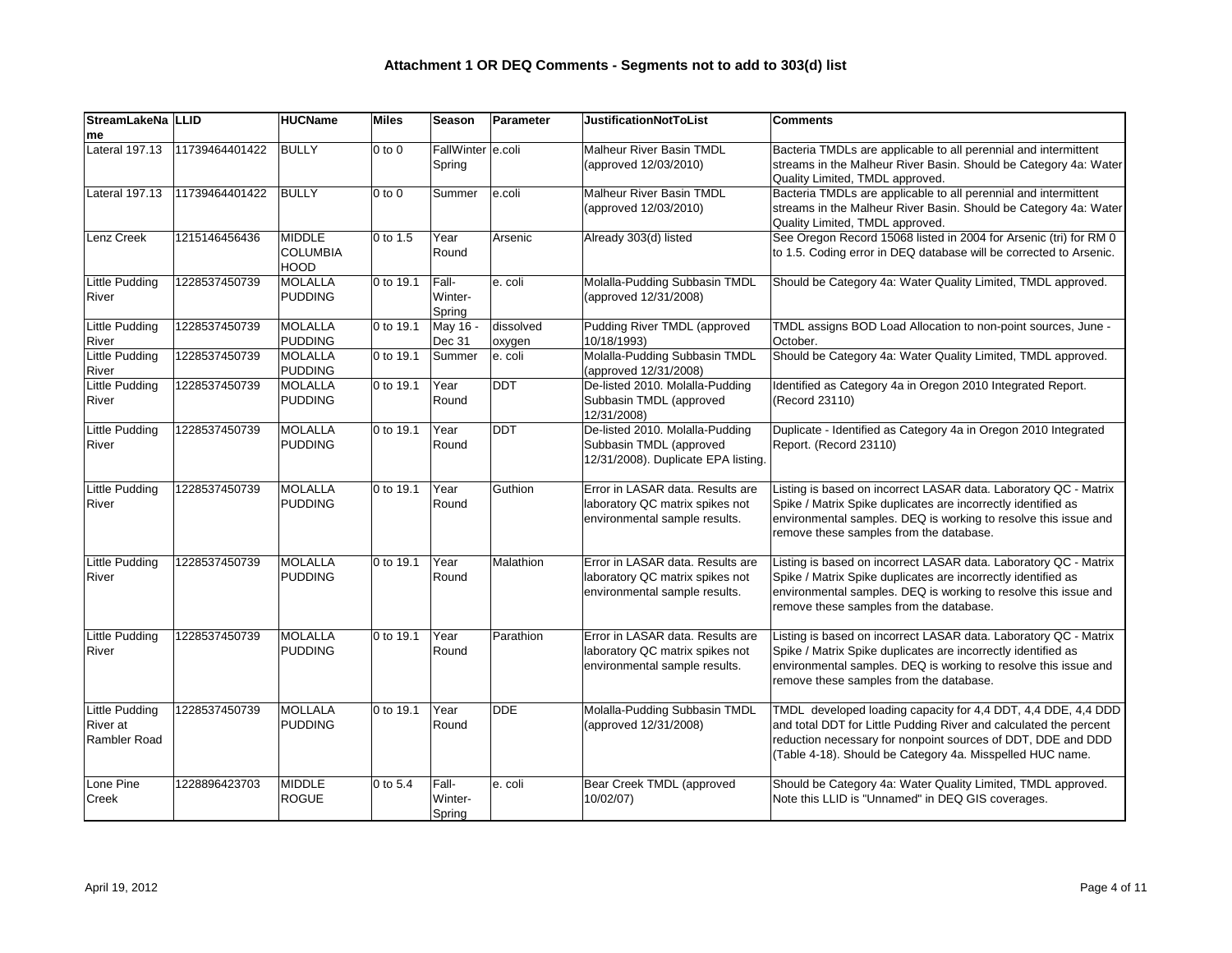| StreamLakeNa   LLID |                              | <b>HUCName</b>                           | <b>Miles</b>         | <b>Season</b>              | Parameter           | <b>JustificationNotToList</b>                                                                        | <b>Comments</b>                                                                                                                                                                                                                                 |
|---------------------|------------------------------|------------------------------------------|----------------------|----------------------------|---------------------|------------------------------------------------------------------------------------------------------|-------------------------------------------------------------------------------------------------------------------------------------------------------------------------------------------------------------------------------------------------|
| <b>Ime</b>          |                              |                                          |                      |                            |                     |                                                                                                      |                                                                                                                                                                                                                                                 |
| Lone Pine<br>Creek  | 1228896423703                | MIDDLE<br>ROGUE                          | $ 0 \text{ to } 5.4$ | Jun 16 -<br>Oct 14         | dissolved<br>oxygen | Bear Creek TMDL (approved<br>12/12/92)                                                               | Should be Category 4a: Water Quality Limited, TMDL approved.<br>Note this LLID is "Unnamed" in DEQ GIS coverages.                                                                                                                               |
| Lone Pine<br>Creek  | 1228896423703                | MIDDLE<br>ROGUE                          | 0 to 2.2             | Oct 15 -<br>Jun 15         | dissolved<br>oxygen | Bear Creek TMDL (approved<br>12/12/92)                                                               | Should be Category 4a: Water Quality Limited, TMDL approved.<br>Note this LLID is "Unnamed" in DEQ GIS coverages.                                                                                                                               |
| Lone Pine<br>Creek  | 1228896423703                | MIDDLE<br>ROGUE                          | $ 0 \text{ to } 5.4$ | Summer                     | e. coli             | Bear Creek TMDL (approved<br>10/02/07)                                                               | Should be Category 4a: Water Quality Limited, TMDL approved.<br>Note this LLID is "Unnamed" in DEQ GIS coverages.                                                                                                                               |
| Lone Pine<br>Creek  | 1228896423703                | MIDDLE<br>ROGUE                          | 0 to 5.4             | Summer                     | pH                  | Bear Ck TMDL (approved<br>12/12/92) addressed pH for<br>season May 1 - Oct 31.                       | For season May 1 - Oct 31 should be Category 4a: Water Quality<br>Limited, TMDL approved. Note this LLID is "Unnamed" in DEQ GIS<br>coverages.                                                                                                  |
|                     | Long Tom River 1232400443847 | <b>UPPER</b><br>WILLAMETTE               | 31.8 to<br>57.3      | Fall-<br>Winter-<br>Spring | $E.$ coli           | Willamette TMDL (approved<br>09/29/2006)                                                             | Should be Category 4a: Water Quality Limited, TMDL approved.                                                                                                                                                                                    |
|                     | Long Tom River 1232400443847 | UPPER<br><b>WILLAMETTE</b>               | 31.8 to<br>57.3      | Summer                     | $E.$ coli           | Willamette TMDL (approved<br>09/29/2006)                                                             | Should be Category 4a: Water Quality Limited, TMDL approved.                                                                                                                                                                                    |
| <b>Mill Creek</b>   | 1227520452422                | MOLALLA<br>PUDDING                       | 0 to 12.5            | Fall-<br>Winter-<br>Spring | e. coli             | Molalla-Pudding Subbasin TMDL<br>(approved 12/31/2008)                                               | Should be Category 4a: Water Quality Limited, TMDL approved.                                                                                                                                                                                    |
| <b>Neal Creek</b>   | 1215257456640                | MIDDLE<br><b>COLUMBIA</b><br><b>HOOD</b> | 0 to 11.1            | Year<br>Round              | Arsenic             | Already 303(d) listed                                                                                | See Oregon Record 15102 listed in 2004 for Arsenic (tri) for RM 0<br>to 6. Coding error in DEQ database will be corrected to Arsenic.<br>May warrant new listing for 0 to 11.1.                                                                 |
| <b>Neal Creek</b>   | 1215257456640                | MIDDLE<br><b>COLUMBIA</b><br><b>HOOD</b> | 0 to 11.1            | Year<br>Round              | Malathion           | Error in LASAR data. Results are<br>laboratory QC matrix spikes not<br>environmental sample results. | Listing is based on incorrect LASAR data. Laboratory QC - Matrix<br>Spike / Matrix Spike duplicates are incorrectly identified as<br>environmental samples. DEQ is working to resolve this issue and<br>remove these samples from the database. |
| <b>Neal Creek</b>   | 1215257456640                | MIDDLE<br><b>COLUMBIA</b><br><b>HOOD</b> | 0 to 11.1            | Year<br>Round              | Parathion           | Error in LASAR data. Results are<br>laboratory QC matrix spikes not<br>environmental sample results. | Listing is based on incorrect LASAR data. Laboratory QC - Matrix<br>Spike / Matrix Spike duplicates are incorrectly identified as<br>environmental samples. DEQ is working to resolve this issue and<br>remove these samples from the database. |
| Neawanna<br>Creek   | 1239178460164                | NECANICUM                                | 0 to 4.8             | Year<br>Round              | fecal coliform      | North Coast SubBasins TMDL<br>(approved 08/20/2003)                                                  | Should be Category 4a: Water Quality Limited, TMDL approved.                                                                                                                                                                                    |
| Necanicum<br>River  | 1239277460111                | NECANICUM                                | 1.5 to 5.9           | Year<br>Round              | fecal coliform      | North Coast SubBasins TMDL<br>(approved 08/20/2003)                                                  | Should be Category 4a: Water Quality Limited, TMDL approved.                                                                                                                                                                                    |
| Nehalem River       | 1238951456889                | <b>NEHALEM</b>                           |                      | Year<br>Round              | fecal coliform      | North Coast SubBasins TMDL<br>(approved 08/20/2003)                                                  | There is no river mile associated with this listing. Should be<br>Category 4a: Water Quality Limited, TMDL approved.                                                                                                                            |
| <b>Neil Creek</b>   | 1226659421944                | MIDDLE<br>ROGUE                          | 0 to 11.4            | Fall-<br>Winter-<br>Spring | e. coli             | Bear Creek TMDL (approved<br>10/02/07)                                                               | Should be Category 4a: Water Quality Limited, TMDL approved.                                                                                                                                                                                    |
| <b>Neil Creek</b>   | 1226659421944                | MIDDLE<br><b>ROGUE</b>                   | 0 to 11.4            | Summer                     | e. coli             | Bear Creek TMDL (approved<br>10/02/07)                                                               | Should be Category 4a: Water Quality Limited, TMDL approved.                                                                                                                                                                                    |
| Noble Creek         | 1242150432567                | <b>COOS</b>                              | 0 to 3.6             | fall-winter- pH<br>spring  |                     | Incorrect pH criteria applied.                                                                       | Marine pH criteria do not apply. The estuarine/freshwater criteria<br>$ $ pH criteria are applicable (6.5 - 8.5). Data show the criteria are<br>met. Status should be Category 2: Attaining.                                                    |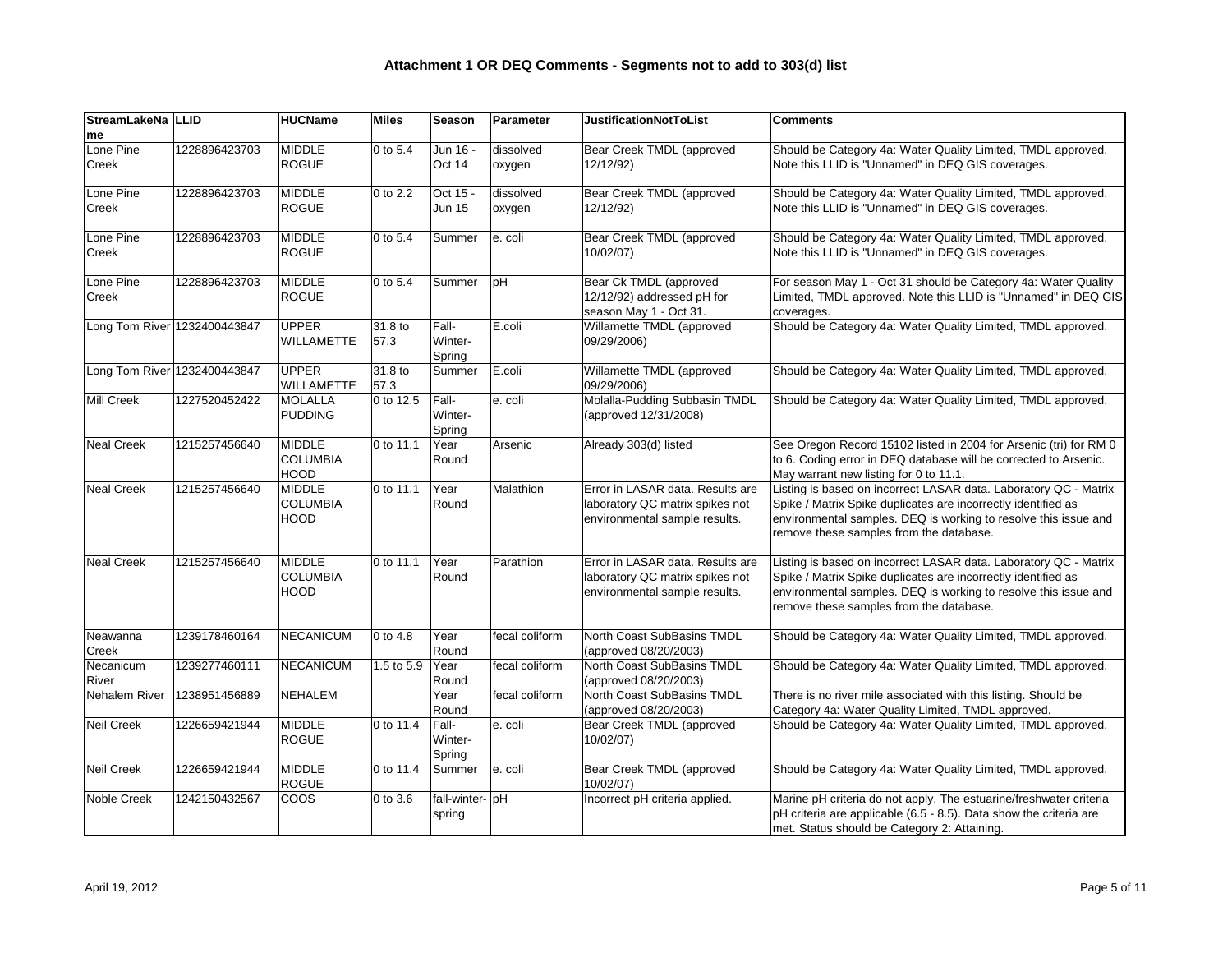| StreamLakeNa LLID<br>me                           |               | <b>HUCName</b>                           | Miles                 | Season                     | Parameter           | <b>JustificationNotToList</b>                                                                        | <b>Comments</b>                                                                                                                                                                                                                                                                                                                                                                                                                               |
|---------------------------------------------------|---------------|------------------------------------------|-----------------------|----------------------------|---------------------|------------------------------------------------------------------------------------------------------|-----------------------------------------------------------------------------------------------------------------------------------------------------------------------------------------------------------------------------------------------------------------------------------------------------------------------------------------------------------------------------------------------------------------------------------------------|
| North Fork<br>Johnson Creek                       | 1223963454665 | <b>LOWER</b><br><b>WILLAMETTE</b>        | $ 0 \text{ to } 2.1$  | Fall-<br>Winter-<br>Spring | e. coli             | Willamette TMDL (approved<br>09/29/2006)                                                             | Should be Category 4a: Water Quality Limited, TMDL approved.                                                                                                                                                                                                                                                                                                                                                                                  |
| <b>Pudding River</b>                              | 1227161452842 | MOLALLA<br>PUDDING                       | 35.4 to<br> 61.7      | Fall-<br>Winter-<br>Spring | e. coli             | Molalla-Pudding Subbasin TMDL<br>(approved 12/31/2008)                                               | Should be Category 4a: Water Quality Limited, TMDL approved.                                                                                                                                                                                                                                                                                                                                                                                  |
| <b>Pudding River</b>                              | 1227161452842 | MOLALLA<br>PUDDING                       | $ 0 \text{ to } 54.8$ | May 16 -<br>Oct 14         | dissolved<br>oxygen | Pudding River TMDL (approved<br>10/18/1993)                                                          | TMDL assigns wasteload allocation for CBOD, TSS and ammonia<br>to point sources and BOD Load Allocation to non-point sources,<br>June - October                                                                                                                                                                                                                                                                                               |
| <b>Rock Creek</b>                                 | 1225134454085 | <b>CLACKAMAS</b>                         | $ 0 \text{ to } 6.1$  | Year<br>Round              | Guthion             | Error in LASAR data. Results are<br>laboratory QC matrix spikes not<br>environmental sample results. | Listing is based on incorrect LASAR data. Laboratory QC - Matrix<br>Spike / Matrix Spike duplicates are incorrectly identified as<br>environmental samples. DEQ is working to resolve this issue and<br>remove these samples from the database.                                                                                                                                                                                               |
| <b>Rock Creek</b>                                 | 1225134454085 | <b>CLACKAMAS</b>                         | $ 0 \text{ to } 6.1$  | Year<br>Round              | Parathion           | Error in LASAR data. Results are<br>laboratory QC matrix spikes not<br>environmental sample results. | Listing is based on incorrect LASAR data. Laboratory QC - Matrix<br>Spike / Matrix Spike duplicates are incorrectly identified as<br>environmental samples. DEQ is working to resolve this issue and<br>remove these samples from the database.                                                                                                                                                                                               |
| <b>Snake River</b>                                | 1190296461886 | <b>CROSSES</b><br>SUBBASINS              | 280.5 to<br>404       | Fall-<br>Winter<br>Spring  | chlorophyll a       | Snake River-Hells Canyon Reach<br>TMDL (approved 09/9/2004)                                          | Should be Category 4a: Water Quality Limited, TMDL approved.<br>Approved TMDL for Snake River - Hells Canyon addresses year-<br>round Nuisance Algae concerns through a 14 ug/L mean growing<br>season limit for chlorophyll a (nuisance threshold of 30 ug/L with<br>exceedence threshold of no greater than 25%) and a target of less<br>than or equal to 0.07 mg/L total phosphorus. TMDL reach (RM<br>409 to 188), May through September  |
| <b>Snake River</b>                                | 1190296461886 | <b>CROSSES</b><br>SUBBASINS              | 280.5 to<br>404       | Summer                     | chlorophyll a       | Snake River-Hells Canyon Reach<br>TMDL (approved 09/9/2004)                                          | Should be Category 4a: Water Quality Limited, TMDL approved.<br>Approved TMDL for Snake River - Hells Canyon addresses year-<br>round Nuisance Algae concerns through a 14 ug/L mean growing<br>season limit for chlorophyll a (nuisance threshold of 30 ug/L with<br>exceedence threshold of no greater than 25%) and a target of less<br>than or equal to 0.07 mg/L total phosphorus. TMDL reach (RM<br>409 to 188), May through September. |
| South Fork<br><b>Bochsler Creek</b><br>at Hwy 214 | 1227943450944 | MOLLALA<br>PUDDING                       | $ 0 \text{ to } 0.6 $ | Year<br>Round              | Nitrates            | Molalla-Pudding Subbasin TMDL<br>(approved 12/31/2008)                                               | Bochsler Creek is tributary to Zollner Creek; TMDL applied to<br>entire Zollner watershed, a portion of a 6th field HUC. Misspelled<br>HUC Name should be Molalla Pudding. Should be Category 4a:<br>Water Quality Limited, TMDL approved.                                                                                                                                                                                                    |
| South Fork Mill<br>Creek                          | 1213083455502 | MIDDLE<br><b>COLUMBIA</b><br><b>HOOD</b> | $ 0 \text{ to } 2.8$  | Oct 15 -<br>May 15         | dissolved<br>oxygen | Data does not support a listing.                                                                     | In the EPA worksheet "DO Data Analyzed - Lasar", there only<br>appears to be one day during the spawning season where 11 mg/l<br>or 95% saturation is not met. There are not a minimum of 2<br>exceedances of the criteria.                                                                                                                                                                                                                   |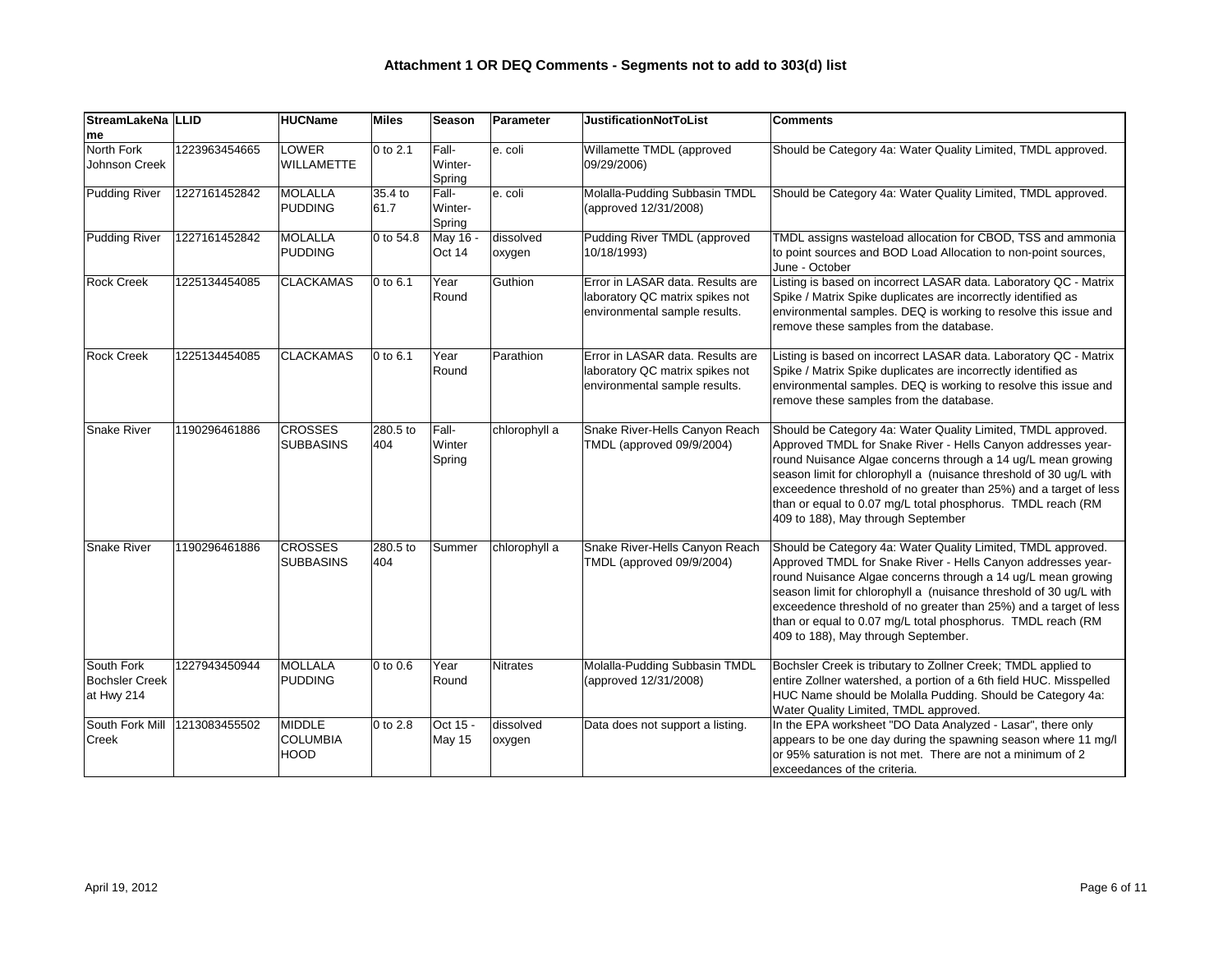| StreamLakeNa   LLID                |               | <b>HUCName</b>                                   | <b>Miles</b>         | <b>Season</b>              | Parameter    | <b>JustificationNotToList</b>                                                                        | <b>Comments</b>                                                                                                                                                                                                                                 |
|------------------------------------|---------------|--------------------------------------------------|----------------------|----------------------------|--------------|------------------------------------------------------------------------------------------------------|-------------------------------------------------------------------------------------------------------------------------------------------------------------------------------------------------------------------------------------------------|
| me                                 |               |                                                  |                      |                            |              |                                                                                                      |                                                                                                                                                                                                                                                 |
| South Fork Mill<br><b>Creek</b>    | 1213083455502 | MIDDLE<br><b>COLUMBIA</b><br>HOOD                | 0 to 2.8             | Year<br>Round              | Chlorpyrifos | Error in LASAR data. Results are<br>laboratory QC matrix spikes not<br>environmental sample results. | Listing is based on incorrect LASAR data. Laboratory QC - Matrix<br>Spike / Matrix Spike duplicates are incorrectly identified as<br>environmental samples. DEQ is working to resolve this issue and<br>remove these samples from the database. |
| South Fork Mill<br>Creek           | 1213083455502 | MIDDLE<br><b>COLUMBIA</b><br>HOOD                | 0 to 2.8             | Year<br>Round              | Guthion      | Error in LASAR data. Results are<br>laboratory QC matrix spikes not<br>environmental sample results. | Listing is based on incorrect LASAR data. Laboratory QC - Matrix<br>Spike / Matrix Spike duplicates are incorrectly identified as<br>environmental samples. DEQ is working to resolve this issue and<br>remove these samples from the database. |
| South Fork Mill<br><b>Creek</b>    | 1213083455502 | MIDDLE<br><b>COLUMBIA</b><br>HOOD                | $ 0 \text{ to } 2.8$ | Year<br>Round              | Malathion    | Error in LASAR data. Results are<br>laboratory QC matrix spikes not<br>environmental sample results. | Listing is based on incorrect LASAR data. Laboratory QC - Matrix<br>Spike / Matrix Spike duplicates are incorrectly identified as<br>environmental samples. DEQ is working to resolve this issue and<br>remove these samples from the database. |
| South Fork Mill<br>Creek           | 1213083455502 | MIDDLE<br><b>COLUMBIA</b><br>HOOD                | 0 to 2.8             | Year<br>Round              | Parathion    | Error in LASAR data. Results are<br>laboratory QC matrix spikes not<br>environmental sample results. | Listing is based on incorrect LASAR data. Laboratory QC - Matrix<br>Spike / Matrix Spike duplicates are incorrectly identified as<br>environmental samples. DEQ is working to resolve this issue and<br>remove these samples from the database. |
| South Fork<br><b>Pudding River</b> | 1228100449098 | MOLALLA<br>PUDDING                               | $0$ to $6$           | Fall-<br>Winter-<br>Spring | e. coli      | Molalla-Pudding Subbasin TMDL<br>(approved 12/31/2008)                                               | Should be Category 4a: Water Quality Limited, TMDL approved.                                                                                                                                                                                    |
| South Fork<br><b>Pudding River</b> | 1228100449098 | MOLALLA<br>PUDDING                               | $0$ to $6$           | Summer                     | e. coli      | Molalla-Pudding Subbasin TMDL<br>(approved 12/31/2008)                                               | Should be Category 4a: Water Quality Limited, TMDL approved.                                                                                                                                                                                    |
| <b>Spring Brook</b>                | 1229212452679 | MIDDLE<br><b>WILLAMETTE</b>                      | 0 to 7.3             | Summer                     | e. coli      | Willamette TMDL (approved<br>09/29/2006)                                                             | Should be Category 4a: Water Quality Limited, TMDL approved.                                                                                                                                                                                    |
| Squeedunk<br>Slough                | 1238970454900 | <b>WILSON</b><br><b>TRASK</b><br><b>NESTUCCA</b> | $ 0 \text{ to } 2.1$ | Summer                     | e. coli      | Tillamook Bay Watershed TMDL<br>(approved 07/31/2001)                                                | Should be Category 4a: Water Quality Limited, TMDL approved.<br>Current data from TEP indicates the Squeedunk Slough is meeting  <br>bacteria standard of 406.                                                                                  |
| <b>Three Rivers</b>                | 1238734452348 | <b>WILSON</b><br><b>TRASK</b><br>NESTUCCA        | 0 to 12.5            | Fall-<br>Winter-<br>Spring | e. coli      | Nestucca Bay Watershed TMDL<br>(approved 05/13/2002)                                                 | Should be Category 4a: Water Quality Limited, TMDL approved.                                                                                                                                                                                    |
| <b>Three Rivers</b>                | 1238734452348 | <b>WILSON</b><br><b>TRASK</b><br>NESTUCCA        |                      | 0 to 12.5 Summer e. coli   |              | Nestucca Bay Watershed TMDL<br>(approved 05/13/2002)                                                 | Should be Category 4a: Water Quality Limited, TMDL approved.                                                                                                                                                                                    |
| Trib of Mill<br>Creek              | 1237818454158 | <b>WILSON</b><br><b>TRASK</b><br>NESTUCCA        | $ 0 \text{ to } 2 $  | Fall-<br>Winter-<br>Spring | e. coli      | Tillamook Bay Watershed TMDL<br>(approved 07/31/2001)                                                | Should be Category 4a: Water Quality Limited, TMDL approved.                                                                                                                                                                                    |
| Trib of Mill<br>Creek              | 1237818454158 | <b>WILSON</b><br>TRASK<br>NESTUCCA               | $0$ to $2$           | Summer                     | e. coli      | Tillamook Bay Watershed TMDL<br>(approved 07/31/2001)                                                | Should be Category 4a: Water Quality Limited, TMDL approved.                                                                                                                                                                                    |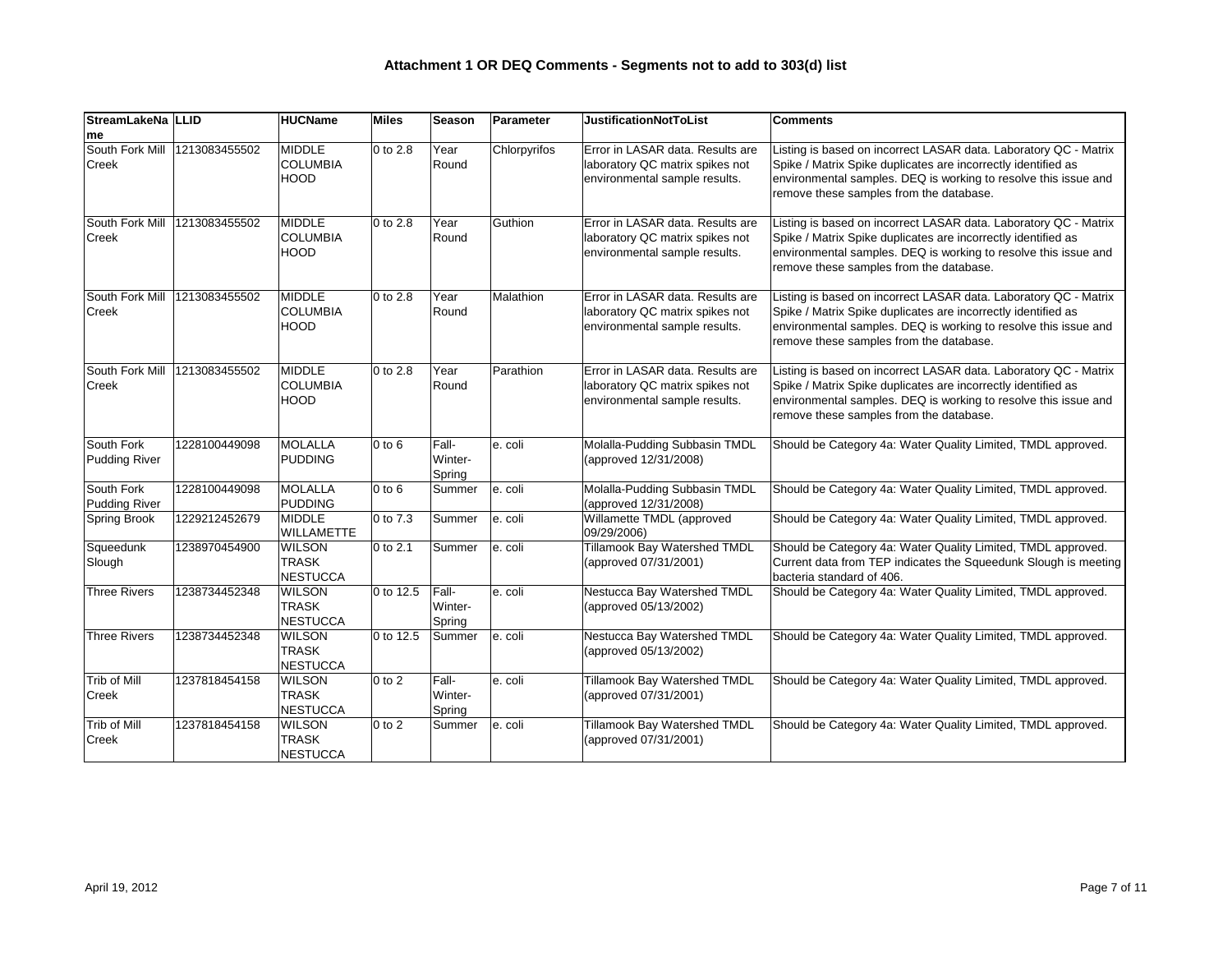| StreamLakeNa   LLID                                         |                              | <b>HUCName</b>                                   | <b>Miles</b> | <b>Season</b>              | Parameter           | <b>JustificationNotToList</b>                                                                        | <b>Comments</b>                                                                                                                                                                                                                                                                                                                                                                                                |
|-------------------------------------------------------------|------------------------------|--------------------------------------------------|--------------|----------------------------|---------------------|------------------------------------------------------------------------------------------------------|----------------------------------------------------------------------------------------------------------------------------------------------------------------------------------------------------------------------------------------------------------------------------------------------------------------------------------------------------------------------------------------------------------------|
| me                                                          |                              |                                                  |              |                            |                     |                                                                                                      |                                                                                                                                                                                                                                                                                                                                                                                                                |
| <b>Trillium Creek</b>                                       | 1225073454091                | <b>CLACKAMAS</b>                                 | 0 to 10      | Year<br>Round              | Chlorpyrifos        | Error in LASAR data. Results are<br>laboratory QC matrix spikes not<br>environmental sample results. | Listing is based on incorrect LASAR data. Laboratory QC - Matrix<br>Spike / Matrix Spike duplicates are incorrectly identified as<br>environmental samples. DEQ is working to resolve this issue and<br>remove these samples from the database. Incorrect LLID and<br>miles. Is Trillium Creek LLID 1225061454092.                                                                                             |
| <b>Trillium Creek</b>                                       | 1225073454091                | <b>CLACKAMAS</b>                                 | 0 to 10      | Year<br>Round              | Guthion             | Error in LASAR data. Results are<br>laboratory QC matrix spikes not<br>environmental sample results. | Listing is based on incorrect LASAR data. Laboratory QC - Matrix<br>Spike / Matrix Spike duplicates are incorrectly identified as<br>environmental samples. DEQ is working to resolve this issue and<br>remove these samples from the database. Is Trillium Creek LLID<br>1225061454092.                                                                                                                       |
| <b>Trillium Creek</b>                                       | 1225073454091                | <b>CLACKAMAS</b>                                 | 0 to 10      | Year<br>Round              | Malathion           | Error in LASAR data. Results are<br>laboratory QC matrix spikes not<br>environmental sample results. | Listing is based on incorrect LASAR data. Laboratory QC - Matrix<br>Spike / Matrix Spike duplicates are incorrectly identified as<br>environmental samples. DEQ is working to resolve this issue and<br>remove these samples from the database. Incorrect LLID and<br>miles.                                                                                                                                   |
| <b>Trillium Creek</b>                                       | 1225073454091                | <b>CLACKAMAS</b>                                 | 0 to 10      | Year<br>Round              | Parathion           | Error in LASAR data. Results are<br>laboratory QC matrix spikes not<br>environmental sample results. | Listing is based on incorrect LASAR data. Laboratory QC - Matrix<br>Spike / Matrix Spike duplicates are incorrectly identified as<br>environmental samples. DEQ is working to resolve this issue and<br>remove these samples from the database. Incorrect LLID and<br>miles. Is Trillium Creek LLID 1225061454092.                                                                                             |
| <b>Tualatin River</b>                                       | 1226500453377                | Tualatin                                         | 0 to 44.7    | Fall-<br>Winter-<br>Spring | e. coli             | <b>Tualatin Subbasin TMDL</b><br>(approved 08/07/2001)                                               | Should be Category 4a: Water Quality Limited, TMDL approved.                                                                                                                                                                                                                                                                                                                                                   |
| <b>Tualatin River</b>                                       | 1226500453377                | Tualatin                                         | 0 to 44.7    | Summer                     | e. coli             | Tualatin Subbasin TMDL<br>(approved 08/07/2001)                                                      | Should be Category 4a: Water Quality Limited, TMDL approved.                                                                                                                                                                                                                                                                                                                                                   |
| Upton Slough                                                | 1239450451675                | <b>WILSON</b><br><b>TRASK</b><br>NESTUCCA        | 0 to 0.7     | Fall-<br>Winter-<br>Spring | e. coli             | Nestucca Bay Watershed TMDL<br>(approved 05/13/2002)                                                 | Should be Category 4a: Water Quality Limited, TMDL approved.                                                                                                                                                                                                                                                                                                                                                   |
| <b>Upton Slough</b>                                         | 1239450451675                | <b>WILSON</b><br><b>TRASK</b><br><b>NESTUCCA</b> | 0 to 0.7     | Summer                     | e. coli             | Nestucca Bay Watershed TMDL<br>(approved 05/13/2002)                                                 | Should be Category 4a: Water Quality Limited, TMDL approved.                                                                                                                                                                                                                                                                                                                                                   |
|                                                             | Wagner Creek   1227791422477 | MIDDLE<br><b>ROGUE</b>                           | $0$ to $6$   | Jun 16 -<br>Oct 14         | dissolved<br>oxygen | Bear Creek TMDL (approved<br>12/12/92)                                                               | Should be Category 4a: Water Quality Limited, TMDL approved.                                                                                                                                                                                                                                                                                                                                                   |
| <b>Wagner Creek</b>                                         | 1227791422477                | MIDDLE<br><b>ROGUE</b>                           | 0 to 7.3     | Oct 15 -<br>Jun 15         | dissolved<br>oxygen | Bear Creek TMDL (approved<br>12/12/92)                                                               | Should be Category 4a: Water Quality Limited, TMDL approved.                                                                                                                                                                                                                                                                                                                                                   |
| <b>Wagner Creek</b>                                         | 1227791422477                | MIDDLE<br>ROGUE                                  | 0 to 7.4     | Summer                     | e. coli             | Bear Creek TMDL (approved<br>10/02/07                                                                | Should be Category 4a: Water Quality Limited, TMDL approved.                                                                                                                                                                                                                                                                                                                                                   |
| <b>West Branch</b><br><b>West Crockett</b><br><b>Branch</b> | 1184169459820                | WALLA WALLA 0 to 2.6                             |              | Year<br>Round              | Chlorpyrifos        | not sufficient to list.                                                                              | Questionable station location. Data Unable to match listing segment with station or raw data. If this<br>listing is based on data for DEQ LASAR Station 34820, the correct<br>stream is West Little Walla Walla River LLID 1184802460383<br>station at RM 7.88. DEQ data shows 1 out of 3 chlorpyrifos results<br>over Table 20 criteria, which would be Insufficient data Cat 3b<br>Potential Concern status. |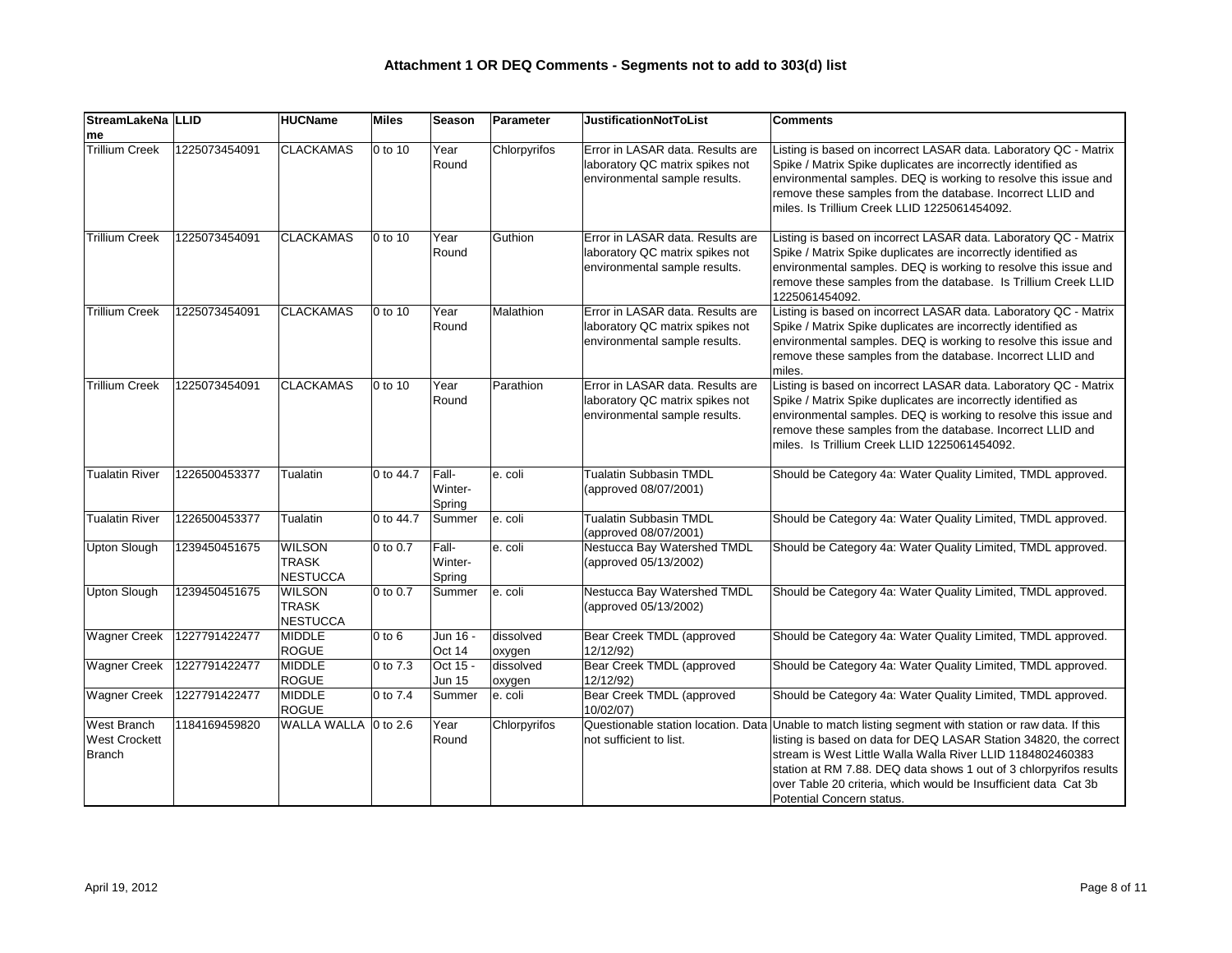| StreamLakeNa LLID<br>me                              |               | <b>HUCName</b>             | Miles                      | Season                     | Parameter                              | <b>JustificationNotToList</b>          | <b>Comments</b>                                                                                                                                                                                                                                                                                                                                                                        |
|------------------------------------------------------|---------------|----------------------------|----------------------------|----------------------------|----------------------------------------|----------------------------------------|----------------------------------------------------------------------------------------------------------------------------------------------------------------------------------------------------------------------------------------------------------------------------------------------------------------------------------------------------------------------------------------|
| West Branch<br><b>West Crockett</b><br><b>Branch</b> | 1184169459820 | WALLA WALLA 0 to 2.6       |                            | Year<br>Round              | Guthion                                | do not support listing.                | Questionable station location. Data Unable to match listing segment with station or raw data. If this<br>listing is based on data for DEQ LASAR Station 34820, the correct<br>stream is West Little Walla Walla River LLID 1184802460383<br>station at RM 7.88. DEQ data shows 0 out of 3 Guthion results<br>over Table 20 criteria, which would be Cat 3 Insufficient data<br>status. |
| <b>West Fork</b><br><b>Jackson Creek</b>             | 1229318423752 | MIDDLE<br>ROGUE            | $ 0 \text{ to } 9.6$       | Fall-<br>Winter-<br>Spring | e. coli                                | Bear Creek TMDL (approved<br>10/02/07) | Should be Category 4a: Water Quality Limited, TMDL approved.                                                                                                                                                                                                                                                                                                                           |
| <b>West Fork</b><br><b>Jackson Creek</b>             | 1229318423752 | MIDDLE<br>ROGUE            | $ 0 \text{ to } 9.6$       | Jan 1 -<br><b>Jun 15</b>   | dissolved<br>oxygen                    | Bear Creek TMDL (approved<br>12/12/92) | Should be Category 4a: Water Quality Limited, TMDL approved.                                                                                                                                                                                                                                                                                                                           |
| <b>West Fork</b><br>Jackson Creek                    | 1229318423752 | MIDDLE<br>ROGUE            | $ 0 \text{ to } 9.6$       | Jun 16 -<br>Dec 31         | dissolved<br>oxygen                    | Bear Creek TMDL (approved<br>12/12/92) | Should be Category 4a: Water Quality Limited, TMDL approved.                                                                                                                                                                                                                                                                                                                           |
| <b>West Fork</b><br>Jackson Creek                    | 1229318423752 | MIDDLE<br><b>ROGUE</b>     | $ 0 \text{ to } 9.6$       | Summer                     | e. coli                                | Bear Creek TMDL (approved<br>10/02/07) | Should be Category 4a: Water Quality Limited, TMDL approved.                                                                                                                                                                                                                                                                                                                           |
| Willamette<br><b>River</b>                           | 1227618456580 | <b>LOWER</b><br>WILLAMETTE | 0 to 24.8                  | Year<br>Round              | $1,2-$<br>Diphenylhydrazi<br>ne        | Data extraction errors                 | Data in Portland Harbor report are qualified as "U" meaning<br>undetected at the detection limit concentration. Data appears to<br>have been incorrectly extracted from a database without the data<br>qualifiers and incorrectly evaluated as a detectable concentration<br>of "1". The listing is not supported by the data.                                                         |
| Willamette<br><b>River</b>                           | 1227618456580 | <b>LOWER</b><br>WILLAMETTE | 0 to 24.8                  | Year<br>Round              | $ 2,4,6-$<br>Trichlorophenol           | Data extraction errors                 | Data in Portland Harbor report are qualified as "U" meaning<br>undetected at the detection limit concentration. Data appears to<br>have been incorrectly extracted from a database without the data<br>qualifiers and incorrectly evaluated as a detectable concentration<br>of "1". The listing is not supported by the data.                                                         |
| Willamette<br><b>River</b>                           | 1227618456580 | <b>LOWER</b><br>WILLAMETTE | 0 to 24.8                  | Year<br>Round              | $ 2, 4-$<br>Dinitrotoluene             | Data extraction errors                 | Data in Portland Harbor report are qualified as "U" meaning<br>undetected at the detection limit concentration. Data appears to<br>have been incorrectly extracted from a database without the data<br>qualifiers and incorrectly evaluated as a detectable concentration<br>of "1". The listing is not supported by the data.                                                         |
| Willamette<br>River                                  | 1227618456580 | LOWER<br>WILLAMETTE        | 0 to 24.8 $\sqrt{\ }$ Year | Round                      | $ 3,3'-$<br>Dichlorobenzidin           | Data extraction errors                 | Data in Portland Harbor report are qualified as "U" meaning<br>undetected at the detection limit concentration. Data appears to<br>have been incorrectly extracted from a database without the data<br>qualifiers and incorrectly evaluated as a detectable concentration<br>of "1". The listing is not supported by the data.                                                         |
| Willamette<br>River                                  | 1227618456580 | <b>LOWER</b><br>WILLAMETTE | $ 0 \text{ to } 24.8$      | Year<br>Round              | Benzene                                | Data for soil samples.                 | Task Description associated with data indicates "Siltronic SIR TZW<br>& riparian soils". Raw data indicates the matrix for the results<br>associated with this listing are for soil, not water. Results listed as<br>"wet" with associated cm depth of sampling.                                                                                                                       |
| Willamette<br>River                                  | 1227618456580 | <b>LOWER</b><br>WILLAMETTE | 0 to 24.8                  | Year<br>Round              | $Big  Bis(2-$<br>chloroethyl)<br>ether | Data extraction errors                 | Data in Portland Harbor report are qualified as "U" meaning<br>undetected at the detection limit concentration. Data appears to<br>have been incorrectly extracted from a database without the data<br>qualifiers and incorrectly evaluated as a detectable concentration<br>of "1". The listing is not supported by the data.                                                         |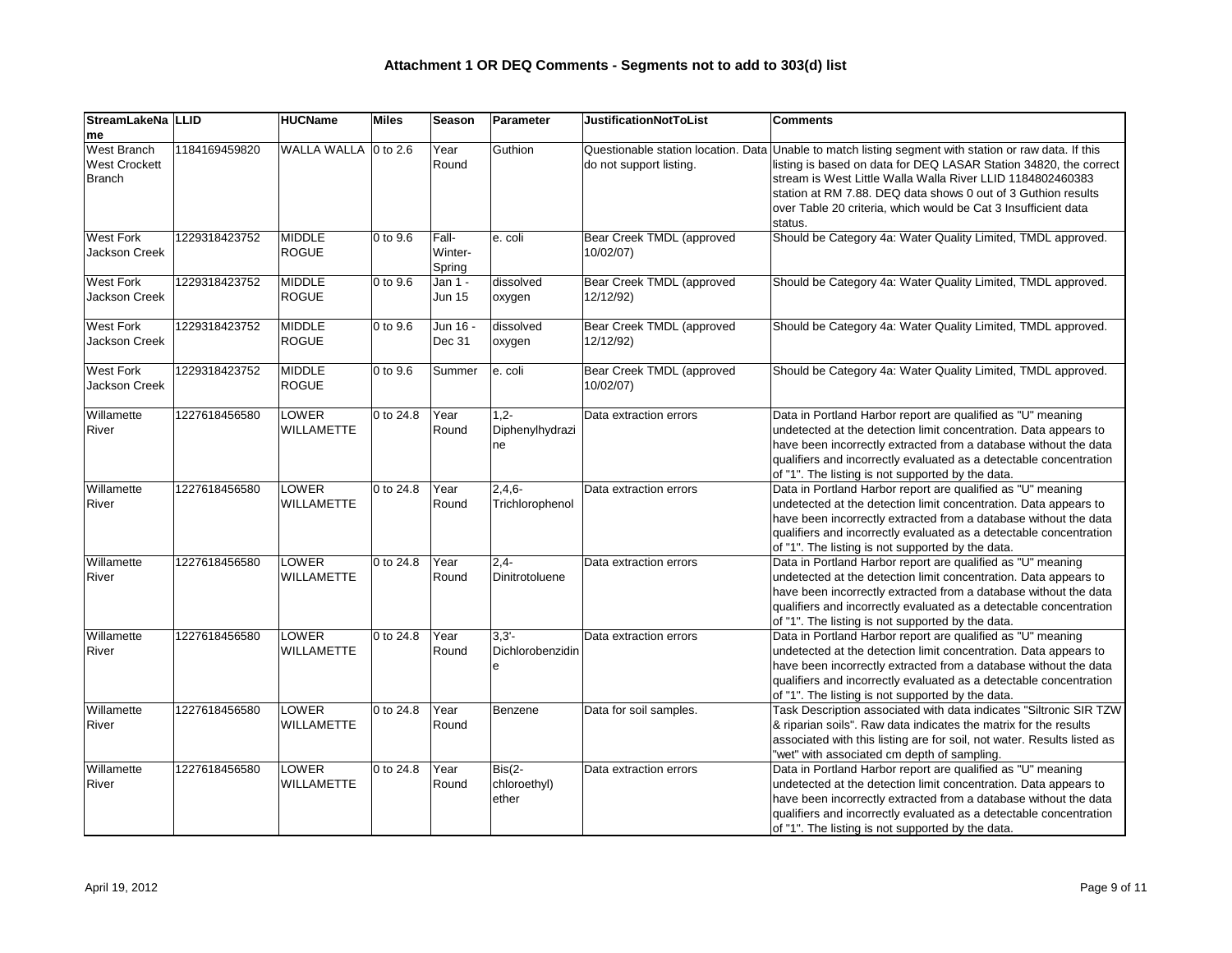| StreamLakeNa   LLID        |               | <b>HUCName</b>                    | <b>Miles</b>          | <b>Season</b> | Parameter                      | <b>JustificationNotToList</b>                                                                        | <b>Comments</b>                                                                                                                                                                                                                                                                                                                                   |
|----------------------------|---------------|-----------------------------------|-----------------------|---------------|--------------------------------|------------------------------------------------------------------------------------------------------|---------------------------------------------------------------------------------------------------------------------------------------------------------------------------------------------------------------------------------------------------------------------------------------------------------------------------------------------------|
| me                         |               |                                   |                       |               |                                |                                                                                                      |                                                                                                                                                                                                                                                                                                                                                   |
| Willamette<br>River        | 1227618456580 | LOWER<br><b>WILLAMETTE</b>        | 0 to 24.8             | Year<br>Round | Heptachlor                     | Data extraction errors                                                                               | Data in Portland Harbor report are qualified as "U" meaning<br>undetected at the detection limit concentration. Data appears to<br>have been incorrectly extracted from a database without the data<br>qualifiers and incorrectly evaluated as a detectable concentration<br>of "1". The listing is not supported by the data.                    |
| Willamette<br>River        | 1227618456580 | <b>LOWER</b><br><b>WILLAMETTE</b> | 0 to 24.8             | Year<br>Round | ene                            | Hexachlorobenz Data extraction errors                                                                | Data in Portland Harbor report are qualified as "U" meaning<br>undetected at the detection limit concentration. Data appears to<br>have been incorrectly extracted from a database without the data<br>qualifiers and incorrectly evaluated as a detectable concentration<br>of "1". The listing is not supported by the data.                    |
| Willamette<br>River        | 1227618456580 | <b>LOWER</b><br><b>WILLAMETTE</b> | 0 to 24.8             | Year<br>Round | Hexachlorobuta<br>diene        | Data extraction errors                                                                               | Data in Portland Harbor report are qualified as "U" meaning<br>undetected at the detection limit concentration. Data appears to<br>have been incorrectly extracted from a database without the data<br>qualifiers and incorrectly evaluated as a detectable concentration<br>of "1". The listing is not supported by the data.                    |
| Willamette<br>River        | 1227618456580 | <b>LOWER</b><br><b>WILLAMETTE</b> | 0 to 24.8             | Year<br>Round | Hexachloroetha<br>ne           | Data extraction errors                                                                               | Data in Portland Harbor report are qualified as "U" meaning<br>undetected at the detection limit concentration. Data appears to<br>have been incorrectly extracted from a database without the data<br>qualifiers and incorrectly evaluated as a detectable concentration<br>of "1". The listing is not supported by the data.                    |
| Willamette<br><b>River</b> | 1227618456580 | <b>LOWER</b><br><b>WILLAMETTE</b> | 0 to 24.8             | Year<br>Round | N-<br>Nitrosodiphenyl<br>amine | Data extraction errors                                                                               | Data in Portland Harbor and Blue Heron reports are qualified as<br>"U" meaning undetected at the detection limit concentration. Data<br>appears to have been incorrectly extracted from a database<br>without the data qualifiers and incorrectly evaluated as a<br>detectable concentration of "1". The listing is not supported by the<br>data. |
| Willamette<br>River        | 1227618456580 | LOWER<br><b>WILLAMETTE</b>        | 0 to 24.8             | Year<br>Round | N-<br>Nitrosodipropyla<br>mine | Data extraction errors                                                                               | Data in Portland Harbor and Blue Heron reports are qualified as<br>"U" meaning undetected at the detection limit concentration. Data<br>appears to have been incorrectly extracted from a database<br>without the data qualifiers and incorrectly evaluated as a<br>detectable concentration of "1". The listing is not supported by the<br>data. |
| Willamette<br>River        | 1227618456580 | <b>LOWER</b><br><b>WILLAMETTE</b> | 0 to 24.8             | Year<br>Round | Vinyl chloride                 | Data for soil samples.                                                                               | Task Description associated with data indicates "Siltronic SIR TZW<br>& riparian soils". Raw data indicates the matrix for the results<br>associated with this listing are for soil, not water. Results listed as<br>"wet" with associated cm depth of sampling.                                                                                  |
| <b>Willow Creek</b>        | 1182718424975 | ALVORD LAKE                       | $ 0 \text{ to } 33.6$ | Year<br>Round | sedimentation                  | Does not exceed criteria                                                                             | For this Ecoregion, the RBS and % fines at this site equal the<br>criteria values (-2.9 and 71%) but do not exceed them (using the<br>significant figures of the criteria values)                                                                                                                                                                 |
| <b>Zollner Creek</b>       | 1228266451046 | MOLALLA<br>PUDDING                | 0 to 7.8              | Year<br>Round | DDT                            | De-listed 2010. Molalla-Pudding<br>Subbasin TMDL (approved<br>12/31/2008).                           | Identified as Category 4a in Oregon 2010 Integrated Report.<br>(Record 8603)                                                                                                                                                                                                                                                                      |
| <b>Zollner Creek</b>       | 1228266451046 | MOLALLA<br>PUDDING                | 0 to 7.8              | Year<br>Round | Malathion                      | Error in LASAR data. Results are<br>laboratory QC matrix spikes not<br>environmental sample results. | Listing is based on incorrect LASAR data. Laboratory QC - Matrix<br>Spike / Matrix Spike duplicates are incorrectly identified as<br>environmental samples. DEQ is working to resolve this issue and<br>remove these samples from the database.                                                                                                   |